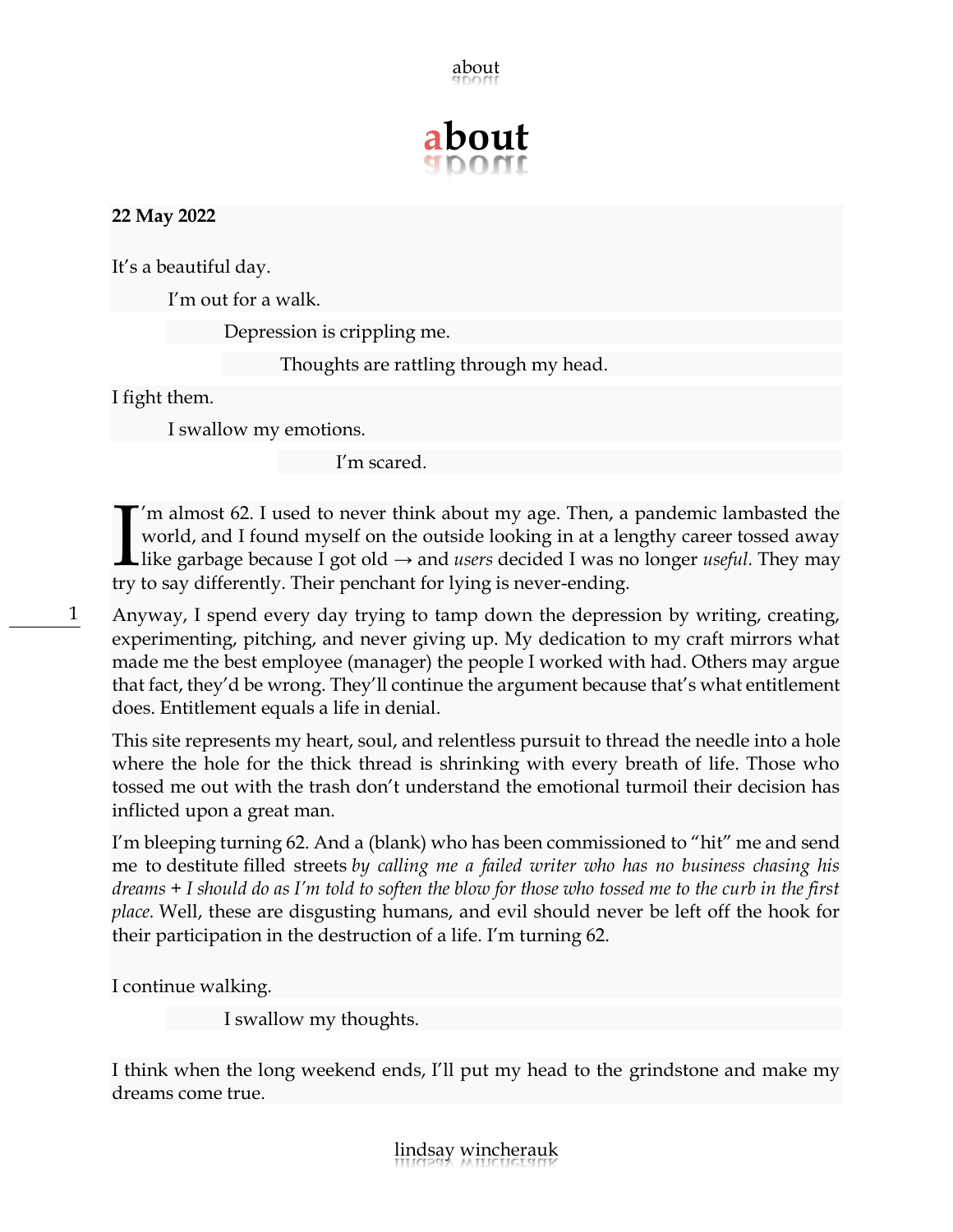

### stop

Most days, I wake at 2 AM and work incredibly hard at building my future. I will never quit.

Remember, the needle and the thread  $\rightarrow$  62 is an age usually reserved for 'feel-good stories.

I want to feel good.

I've thought about suicide.

Don't worry. It's not in my DNA to quit trying.

I want people from my past to know they've hurt me immensely.

That's okay.

I don't blame them.

What's the saying, *"they are who they are."* I think that is sad.

# my site

It's me.

It's fluid.

It changes daily.

I love producing it.

I love creating.

I love trying.

I love dreaming.

This section (the FOOTER; where you found the link to this writing) used to be filled with links to the pages. Eventually, I didn't like the look. So, I've changed it. You can find all the links at the top of the front page of my site. I didn't like the redundancy being in the FOOTER.

One day, all my efforts will come to fruition.

When they do: First, I will thread the needle.

2

lindsay wincherauk